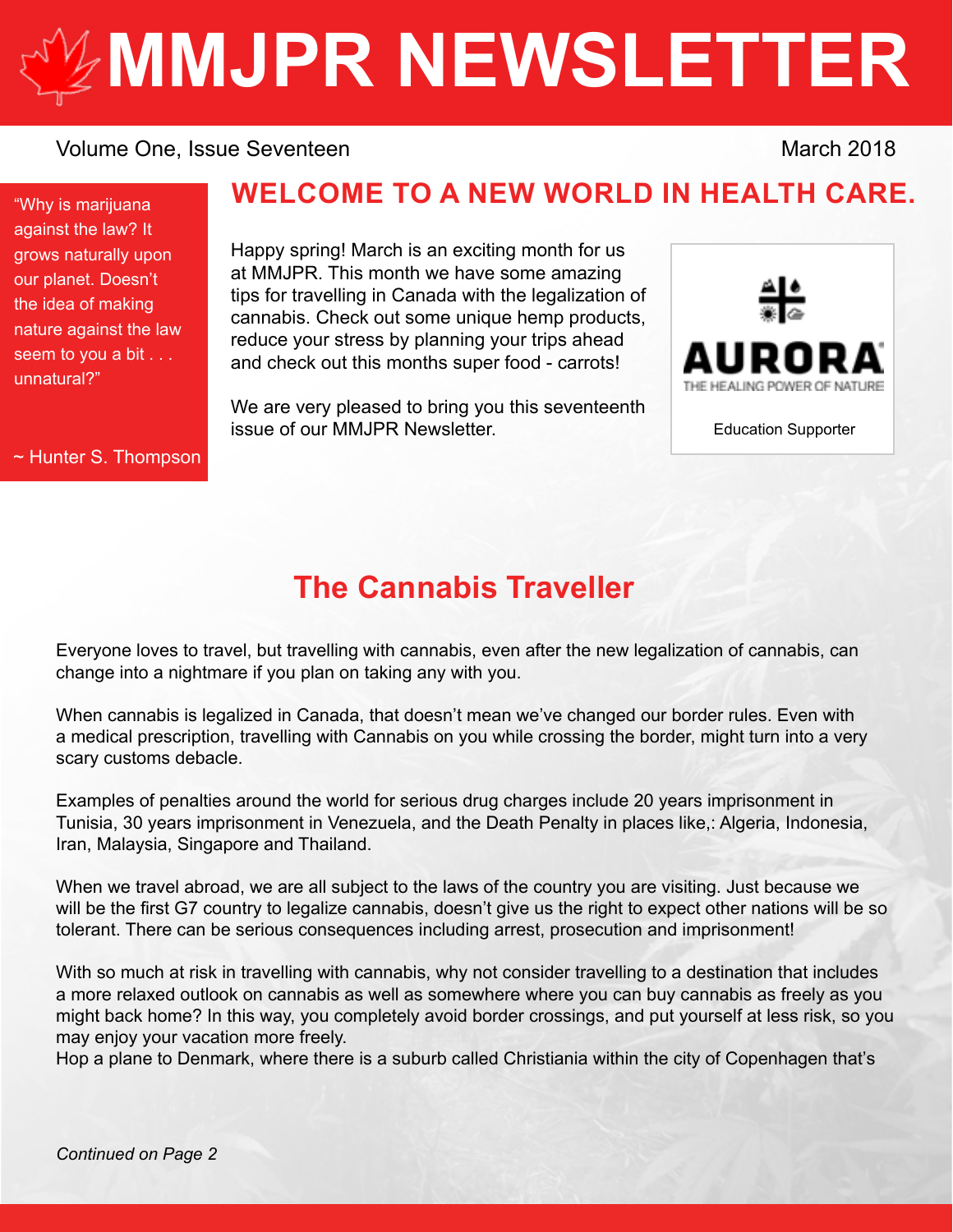governed by its own laws separate from Denmark or Copenhagen. One of the things their laws allow are cannabis sales. So, enjoy all the sightseeing in Copenhagen, then plan a visit into Christiania for some cannabis. But don't forget the amazing sights including ancient castles and Rococo architecture, and feast on some of the fabulous restaurants! It can be your Nordic fairytale getaway!

Another cool destination might be Uruguay. Uruguay legalized the use and possession of cannabis in 2014 and legal cannabis is thriving there now. This South American nation became the first country to fully legalize cannabis. The Capital City is Montevideo which has a ton of other great things to see and do, from stunning architecture to pristine beaches. Visit the Mercado del Puerto where you can gorge on their famous barbeques, meat, meat, with more meat! Don't forget to stroll the Rambla, the waterfront area and people watch while drinking the regions 'mate', a bitter tea made with dried yerba leaves.

And let's not forget Amsterdam, although many tourists believe that cannabis is legal in the Netherlands, the government prosecutes on possession of 5 grams or less, the actual sales are tolerated only in 'special coffee shops', so proceed with caution. Some of the best things to do in Amsterdam are visiting the world class museums, taking a boat ride on the canal, and what might go better with cannabis then a tour of the famous world class brewery where it all started for Heineken.

Should you be inclined for a more laid-back vacation destination look no further than Costa Rica.'

#### Cannabis has been

decriminalized in Costa Rica



and it is widely available. Hike to volcanoes and take in the diverse rainforest and wildlife' or spend your time lounging on a beach and get into that peaceful Latin American country's 'pura vida' groove!

Even with Trump as President, you can still enjoy some of what the United States can offer in places like Alaska, Colorado, and Washington. Remember Colorado legalized cannabis for adults 21 and older and is legally allowed to sell it since 2014. Nicknamed the 'The Mile-High City' by cannabis lovers, Colorado now has the most developed canna-tourism market, with plenty of legal dispensaries, and 420-friendly hotels and tour groups. However, it's important to stay at accommodations that promote cannabis as there are still places within some of the before-mentioned States that are not as tolerant to cannabis seekers. Be sure to smoke it all before you cross the border to come home again!

But I have an undying love for our own great nation, our rugged coasts, and great outdoors have never seemed more appealing. So, get in touch with your nature-friendly side and explore the gorgeous wilderness and breathtaking landscapes of your own backyard! So, after October this year, what better vacation destination than the only country that's fully legalized recreational marijuana?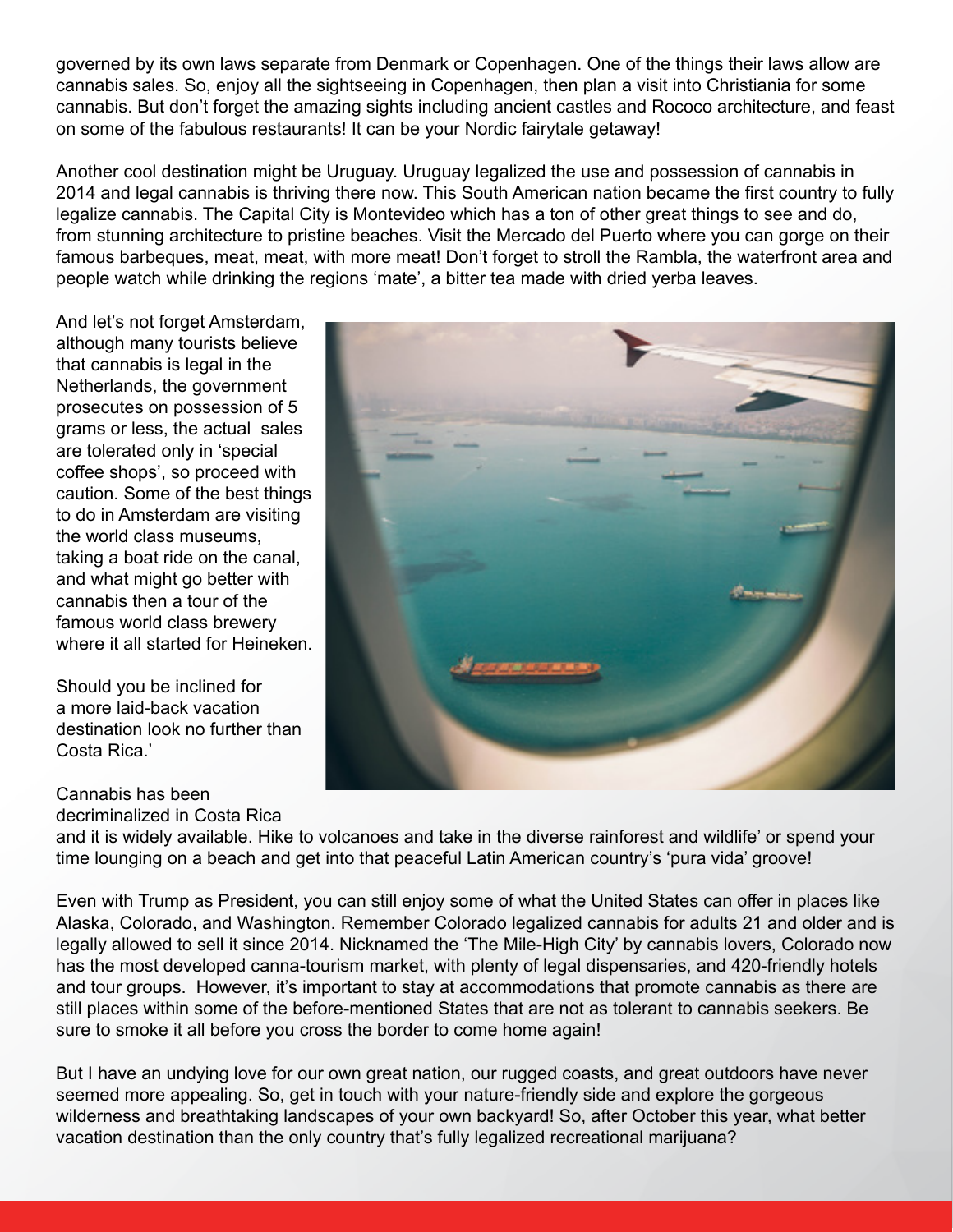## **NEW MEDICAL MARIJUANA CENTRE OPENING IN HAMILTON, ONTARIO**

Hemp products are turning up everywhere! But here are a few products that are truly unique and may help to transform the way we live in the future.

Lignin is found in the cells, cell walls, and between the cells of all vascular plants. Lignin is responsible for what we call fiber in our food and in trees that woody feature. Cannabis Lignin made from industrial hemp, which can be used in the production of many other things including various fuels, plastics, and even chemicals.

We live in a disposable culture with massive amounts of cardboard and plastic going to landfills or dumped in our oceans without much thought. Both cardboard and plastic are detrimental to our environment, and as researchers and scientists look for ways to improve our planet now, here are some great new products that are on our horizon.



## **Cardboard & Plastic**

From biofuel to bricks, Hemp fiber has demonstrated it is not only good for just making paper, fabric, and rope, it can also be used to make cardboard. Using hemp to make cardboard is more advantageous than using wood, as hemp grows much faster, this will help cut down on our deforestation. Hemp is also naturally acid-free thereby won't yellow with age or become brittle, and we would be able to recycle cardboard made from hemp up to seven times, compared to our existing wood pulp cardboard which can only be recycled 3 times.

We all know plastic is very bad for the environment, adding to that disturbing fact, it has been reported that 93% of Americans have BPA in their urine, according to the CDC. But that's another way the many uses for hemp can help. Hemp plastic is non-toxic and biodegradable, making it safer for the environment.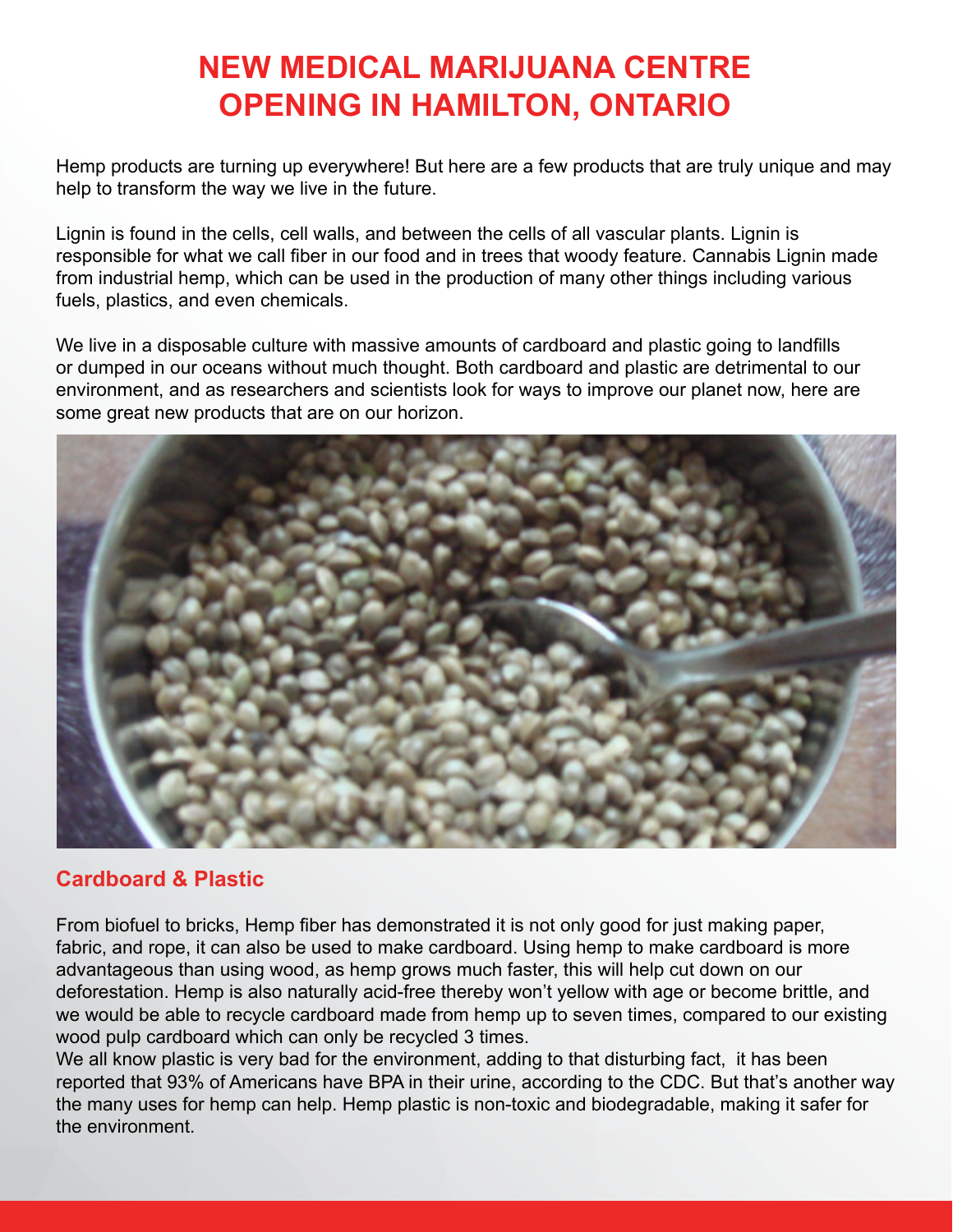## **Hemp Beauty Products**

The uses for hemp in beauty products are endless, from anti-wrinkle creams to mascaras, there are thousands of different uses now being made using hemp. Now we can even choose from beauty products derived from either the hemp seed oil or derived from the hemp stalk. Hemp seed oil does not contain cannabinoids, but does contain vitamins and minerals that are apparently great for our skin. For people with problem skin types or conditions such as acne , psoriasis or eczemas, you may wish to talk to your doctors about hemp soaps! Beauty products that contain CBD are found in hemp stalk-derived products, and some people

suggest using it for its anti-inflammatory effects.

## **Reduce Travel Stress by Planning Your Trip Ahead**

9,215 Canadians aged 16 and older responded to the 2017 Canadian Cannabis Survey. The survey was designed to seek a greater number of respondents who use cannabis in order to obtain more detailed information on cannabis use in Canada, such as frequency of use and methods of consumption. As such, it is important to note that the Canadian Cannabis Survey is not a general population survey and its results are not representative of the Canadian population.

#### **Key highlights from the Canadian Cannabis Survey include:**

- 28% of respondents considered smoking cannabis occasionally for non-medical purposes to be completely socially acceptable, compared to 19% for using tobacco (including cigarettes, cigars or snuff) and 56% for consuming alcohol.
- 94% of respondents who reported using cannabis in the past 12 months smoked cannabis; 34% consumed it in food; 20% consumed cannabis through a vape pen and 14% using a vaporizer.
- 18% of respondents who reported using cannabis in the past 12 months consumed cannabis daily; more than half of respondents (55%) reported using cannabis 3 days or less per month.
- 75% of all respondents reported that cannabis use affects driving. This drops to 50% when looking at respondents who reported using cannabis in the past 12 months, while 24% of responded "it depends"; 7% responded "I don't know"; and 19% responded that it does not affect driving.
- The majority of respondents did not specify how much time it takes before it is safe to drive after cannabis use. Almost one in four respondents (23%) said they did not know when it was safe to drive after cannabis use. More than one in three respondents (36%) said that it depends on the person's tolerance, weight and quantity used.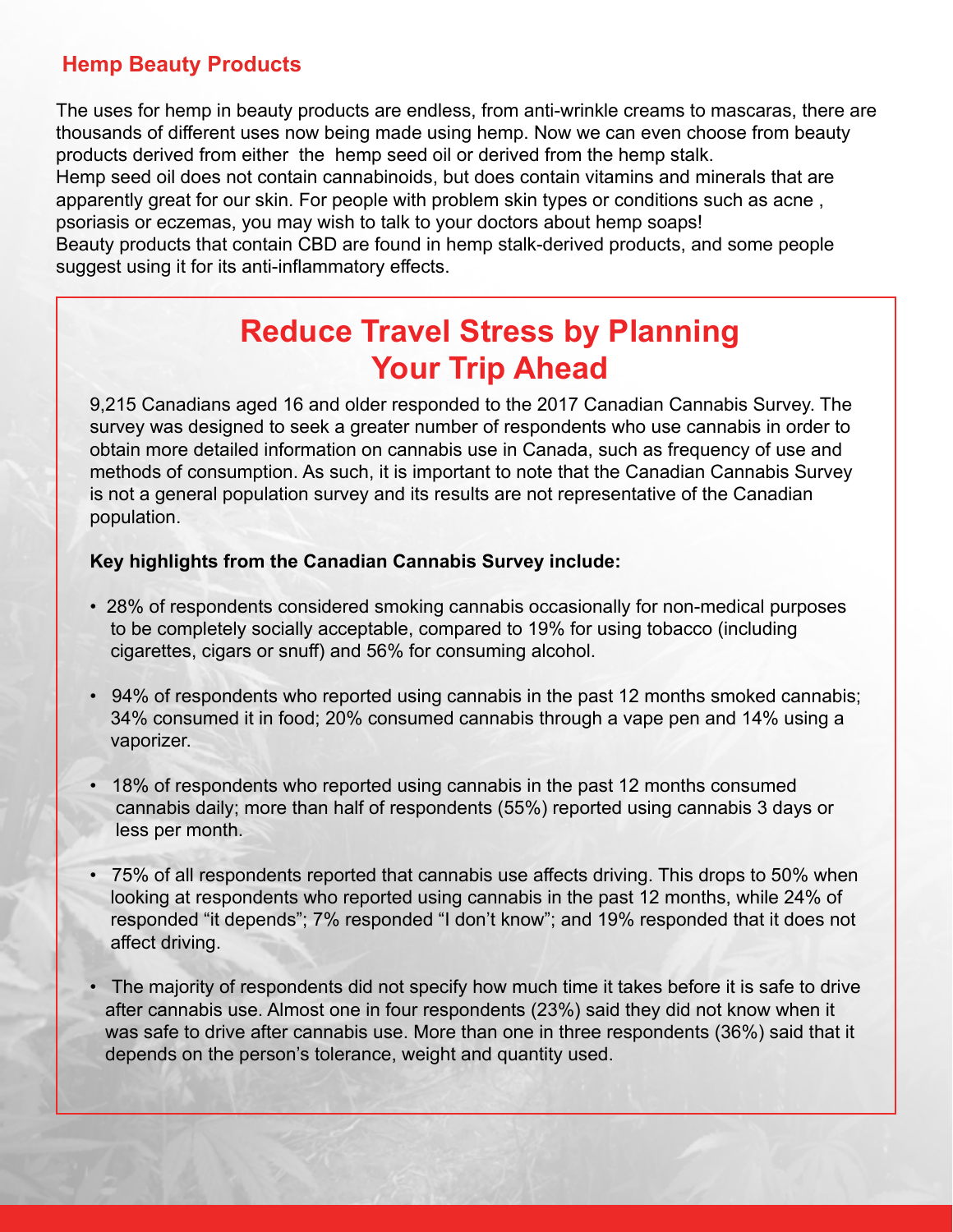## **Hemp Milk**

Made for hemp seeds, sometimes known as hemp hearts, comes one of the most delicious uses for hemp; hemp milk. Packed with highly-digestible plant proteins, amino acids and essential fatty acids as well as tons of vitamins and minerals, hemp milk is very nutritious. Hemp milk also makes a great alternative to dairy products and tastes similar to almond milk.

#### **Hempcretes**

Can you build a house using hemp? You betcha! Hempcretes are essentially bricks made from hemp.

These building materials are made by mixing the core of the hemp plant with a lime binder and water. Hempcretes have tons of benefits such as being fireproof, and resistant to pests like mice and cockroaches, they are also "earthquake resistant" because their low-density which makes them less likely to crack. But the best reason why we should be building houses with hempcretes is for its incredible insulation properties, hemp bricks allow walls to breathe so homes stay cooler in the summer and retain more heat during the winter, thereby reducing a homes energy costs.

The unfortunate thing about hempcretes, is they are quite costly. As builders and developers look for only ways to increase their profits, and the fact that hemp farms are limited, it is unlikely we will see more hempcretes houses until these circumstances change.

## **Hemp Fuel**

One of the most important and relevant uses for hemp: is biofuel. A much-improved alternative to gasoline which derives from fossil fuels. There are two distinct biofuels possible from hemp. Sometimes called 'Hempoline' and 'Hemp Diesel'. These biofuels are derived from corn and hemp and have the ability to power various machinery including cars. Hempoline made using the plant's biomass is a great source of cellulose. This cellulose can be extracted and converted into fuel. Hemp fuel could not only decrease our need for fossil fuels, but it could potentially help reverse the greenhouse effect.

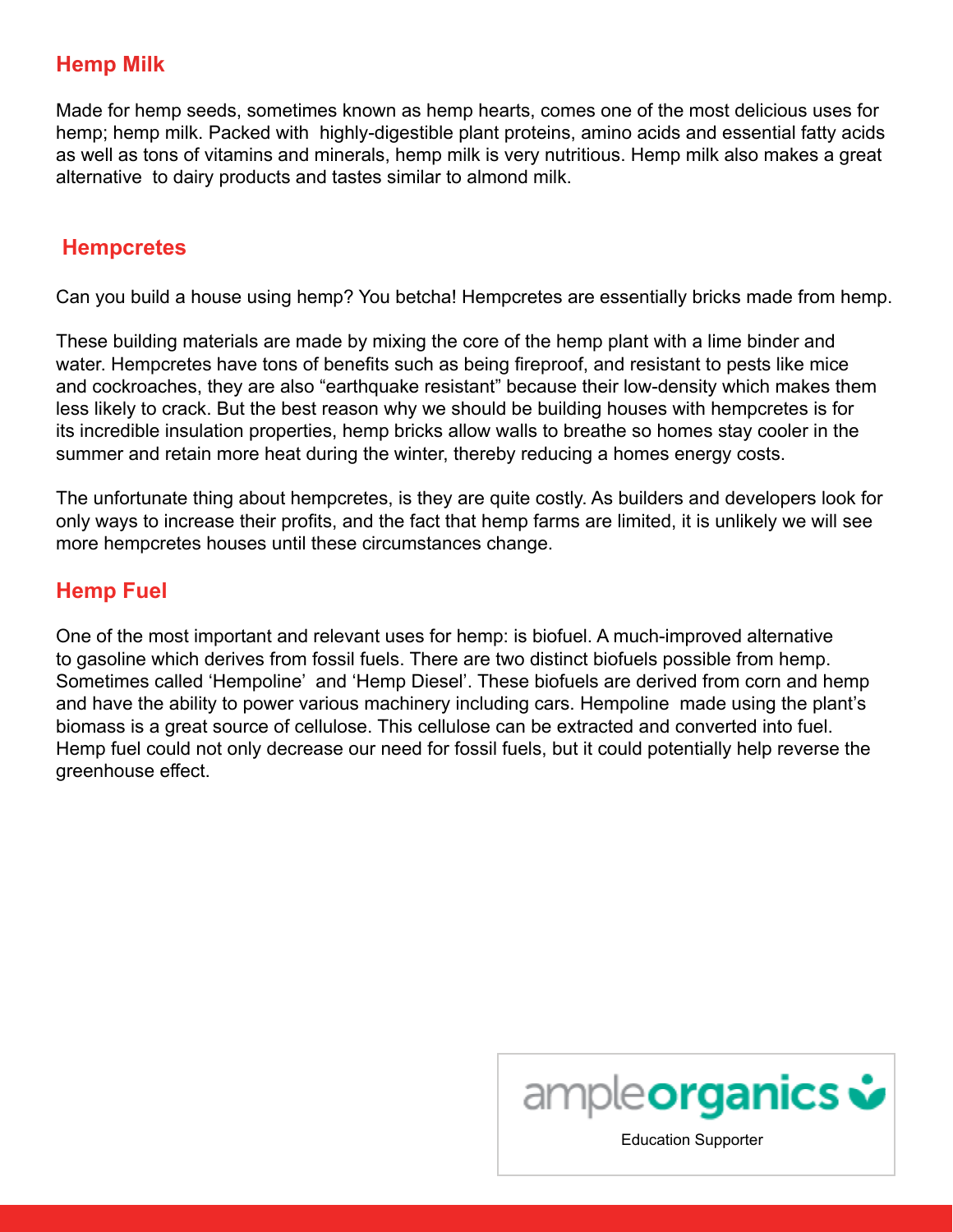## **Reduce Travel Stress by Planning Your Trip Ahead**

Spending more on a holiday doesn't always mean having a better time, especially if you constantly have to check your wallet. Here are places to go and people to talk to, to get the best stress-free travel deals.

Go to the source. Airline pricing is an extremely competitive game. Prices on Internet travel sites offer some pretty great deals, but the airlines themselves are trying to take back the game. In many cases, the airlines can meet or beat the rates on the most popular websites. Always check those airline websites or to give them a call on their 800 numbers—you may be surprised.

World traveler? Talk to an agent. If you think all travel agents charge more for airline tickets than the airlines themselves, think again—especially when it comes to around-the-world travel. And while airline consortiums offer these tickets, it's almost always best to go through a third party. For a myriad of complex reasons, you'll typically find the lowest rates for this type of travel through travel agents. Tickets purchased through airlines could be twice the price offered by travel agents who specialize in these global adventures. The main reason for this is the regulation of international airfares.

# **Super Food of the Month – Carrots**

Carrots are an amazing source of vitamins and minerals and can be eaten cooked or raw. They add a touch of sweetness to many dishes and are tastiest when served with beef in a homemade stew!

## **Try This**

Use carrot juice in place of water in homemade bread or pizza dough. It'll add a little sweetness and a whole lot of nutrients. Or try substituting carrot juice for broths in soups, stews and pasta sauces.